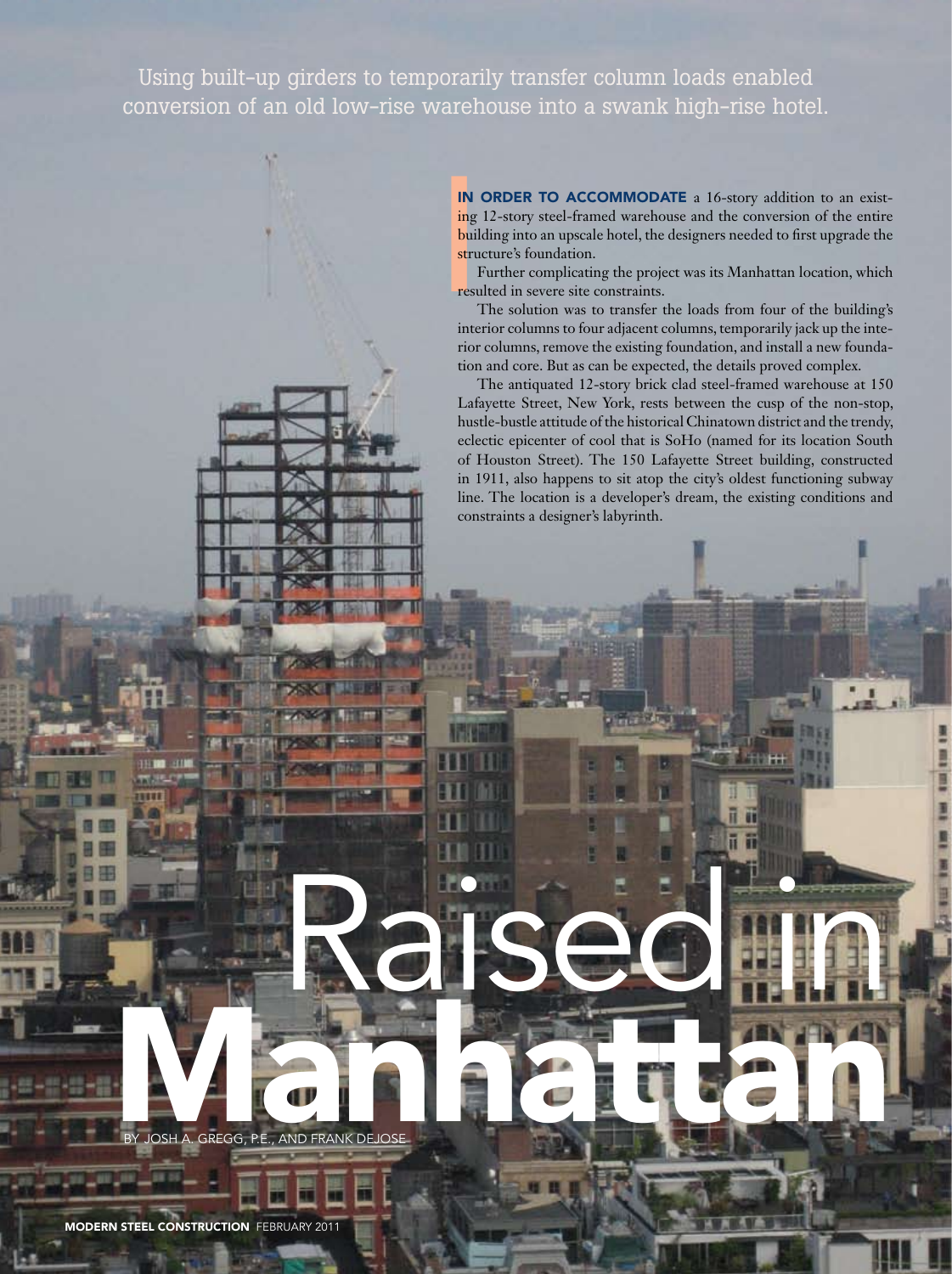

Most of the warehouse's original steel framing remained in place for the new, taller, repurposed structure. Some concrete floor slabs were removed before raising the superstructure to lighten the dead load and facilitate the foundation upgrade. ➤

City zoning rules and regulations allow for an existing building to have its height increased, but to obtain this height increase an existing structure cannot be fully demolished and the original total floor area ratio must remain the same. Thus, to maximize the building height a resizing and reconfiguring of this warehouse's existing floor plate dimensions were required to transform the existing 12-story warehouse into a 28-story luxury boutique hotel. But that was only a small challenge.

With an architectural design scheme on paper, a New York City Department of Buildings zoning permit approval for the height increase, and the developer eagerly awaiting this transformation to begin, one major aspect was missing: a plan for how this architectural scheme could be brought from the design documents to the real life SoHo neighborhood.

The transformation of this warehouse into a new, twice as tall, hot spot hotel raised many challenges for the structural engineer. The existing warehouse layout was not designed to receive the increased load of the additional 16 stories. Increasing the height of the building required existing columns to be reinforced, the foundation system to be analyzed for the additional loads imposed, and the installation of a structural elevator core to serve and stabilize the transformed 28-story tower.

▶ Increased lateral support for the original portion of the structure was provided by a new concrete elevator core. However, new steel framing elements provide the above lateral support for the original roof.

➤ Adding 16 floors to convert a boxed-in old 12-story warehouse into a high-end hotel required a serious foundation upgrade, even though using steel for the vertical expansion kept the additional loads to a minimum.

*Josh A. Gregg, P.E., is a project manager at DeSimone Consulting Engineers and an AISC Professional Member. He has more than 10 years experience in the design and construction field on a variety of both domestic and international projects. His experience has been focused around high-rise steel and concrete construction. Frank DeJose is currently pursuing his master of science in civil engineering at the University of South Florida. He previously was with DeSimone Consulting Engineers where he was the project engineer on this project.*





february 2011MODERN STEEL CONSTRUCTION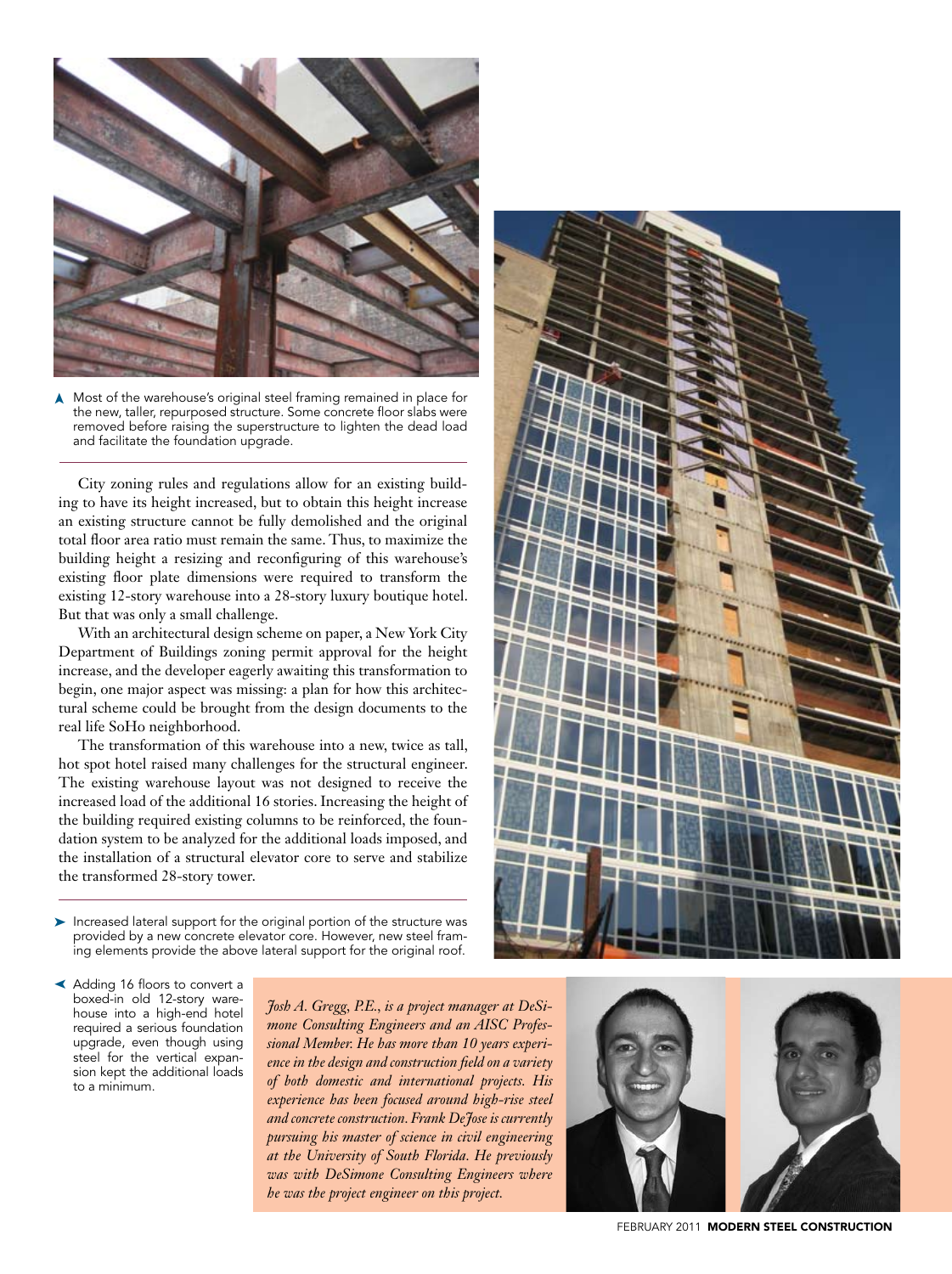



One of four 44-in.-deep, 50-ksi built-up steel plate girders with 3½-in.-thick ➤flanges being lowered into the basement. The girders transferred column loads of as much as 900 kips and facilitated a foundation replacement under existing columns.



Steel bearing pedestals ensured the redistributed and trans-➤ ferred loads were properly induced into the outer columns and footing system.

The new hotel design scheme posed other challenges as well, but the most demanding was the installation of the new structural elevator core, which would serve the hotel from the existing cellar floor level to the 28th floor penthouse suite. To set the structural core in place required the installation of a new 7-ft-thick foundation mat. For the foundation mat and structural core to be set, portions of the existing building's strip footing foundation system had to be severed, demolished, and removed to allow the new elevators to extend further below grade and through the existing footing supports. That required undermining the existing strip footings, but undermining the foundation system would create an unstable condition and allow for a possible building collapse. Needless to say, that would be the last thing a fully functioning neighborhood needed.

A plan was required that would keep the building stable and support the remaining structural elements while the foundations were undermined and reconstructed. Such a design scheme required that the column/footing loads be relieved to allow for the demolition, removal and exposure of the below grade soil. Once those processes were completed, the new foundation mat and elevator core could be prepared and placed.

With budget, schedule, and safety in mind, designers analyzed two viable design options. The first option called for an auger cast-in-place pile system that would surround the four problematic columns at the new elevator core location. That meant drilling 12-in.-diameter piles through the existing concrete strip footings to create a temporary pile group at the four elevator columns that would provide the needed temporary support during the foundation upgrade. However, lack of space, poor soil conditions and the existing heavily reinforced footings rendered this option unconstructible.

The second option consisted of redistributing and transferring the four problematic elevator column loads to their respective adjacent columns. For this scheme to be successfully implemented, the existing structure would be "stripped" of approximately 50% of its original superimposed dead load and 95% of its live load, allowing the redistribution and transfer of loads to the outer adjacent columns without the existing structural system being overstressed.

With a concept in place, it was time to determine how to make it work. The first step in configuring the column transfer process was to establish the current loads being supported by the four problematic inner columns at the new elevator core location. Analysis showed that they were supporting approximately 350,000 lb (350 kips or 175 tons) of structural dead and live load.

The idea was to transfer each column load to a girder which by jacking would redistribute that load to adjacent outer columns and their respective undisturbed strip foot-

MODERN STEEL CONSTRUCTION february 2011

The jacking process required four 150-ton hydraulic jacks for each steel collar and raised each of the four inner columns approximately 3*⁄*16 in. ➤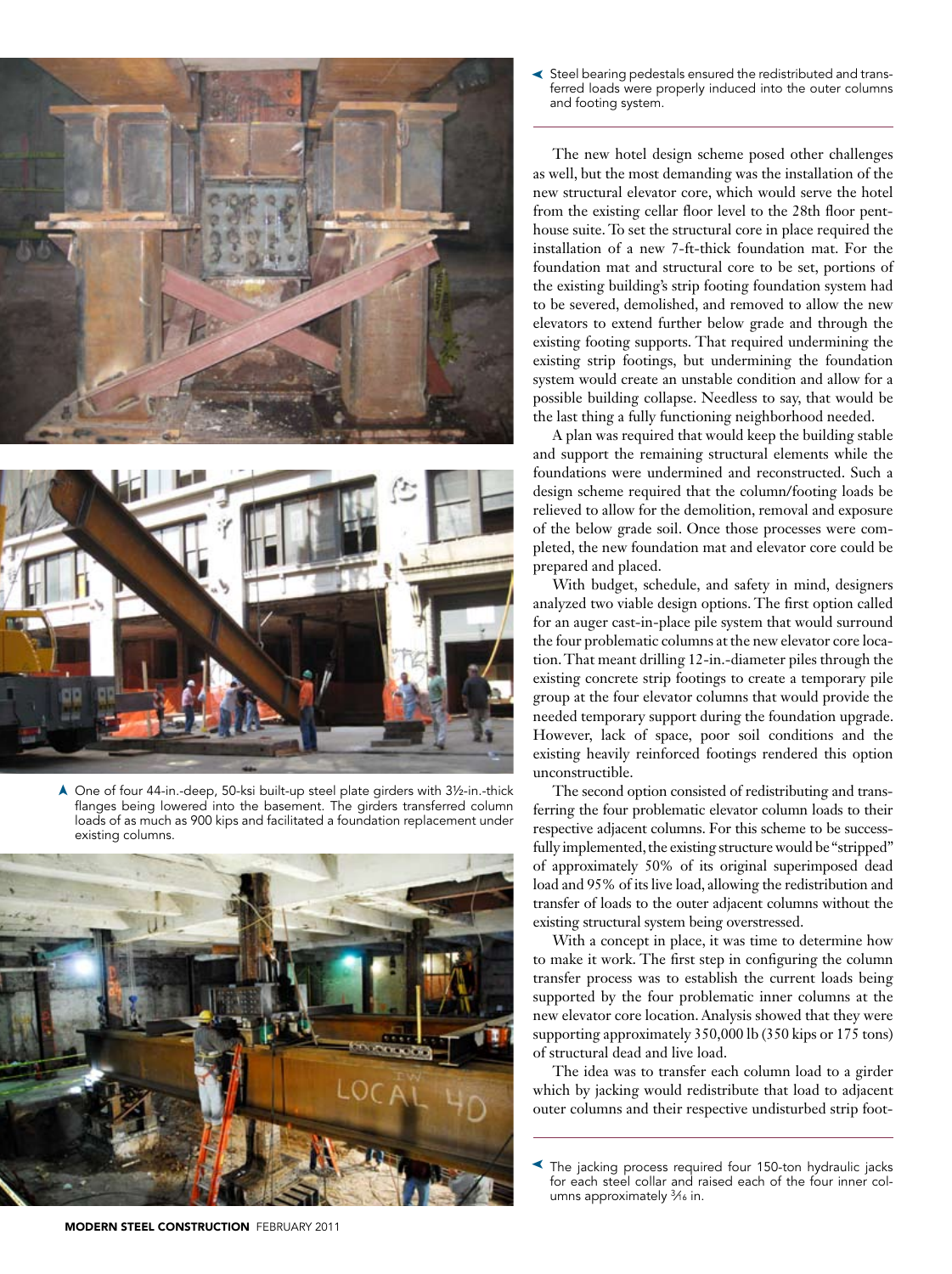

After the jacking process relieved the load on the interior columns, the existing foundation in that area was demolished and replaced with a larger, deeper mat foundation. ➤

ings below. In total, eight columns were needed for this redistribution and load transfer process.

Two design challenges remained: the transfer girders and their bearings at the outer existing columns. Due to the load, the support point locations and the overall member length required, steel wide-flange girders were the most feasible and economical to design. A standard wide-flange member able to sustain the desired loading did not exist, so four 44-in.-deep 50 ksi built-up steel plate girders with 3½-in.-thick flanges were designed. The built-up girders were 65 ft long, weighing approximately 17-tons (34,000 lb or 34 kips) each. An intricately detailed built-up steel collar assembly at each of the four inner columns connected them to the new built-up steel transfer girders.

The jacking would transfer as much as 800 to 900 kips to the outer supports. Steel bearing pedestals were designed to ensure the redistributed and transferred loads were properly induced into the outer columns and footing system. A 12-ton assembly of steel beams, posts, braces and a roller assembly for the transfer beams to bear on was designed and fabricated for each outer column.

The jacking process required four 150-ton hydraulic jacks for each steel collar; for a total of 16 jacks. During the process, each of the four inner columns was raised approximately  $\frac{3}{16}$  in. upward and the transfer girders each deflected  $\frac{3}{4}$  in. downward.

Having the four inner elevator core columns jacked and the load redistributed to the four outer columns and footings, the required demolition and removal process was able to commence below the elevated built-up members. That consisted of removing the existing strip footings and the below-grade soil. Upon completion of the demolition and removal process, the area had a new concrete foundation installed. After a suitable time, the existing four inner columns at the elevator core were lowered and the loads transferred back to the desired foundation elements.

After completion of the substructure foundation system, a new lateral system needed to be established that would perform adequately under significantly increased seismic and wind loads. This lateral system consists of a new concrete shear wall surrounding the elevator core and steel outriggers, both of which extend up to the original roof elevation at the 13th floor level.

Numerous standard steel shapes were installed throughout the existing lower levels to establish new façade edges and infill existing slab openings. A structural system consisting of standard wide-flange beams and girders supporting lightweight concrete over metal deck floor system was chosen to limit the overall dead load of the new construction above the previous roof level.

To create the most direct load path, all new columns were aligned with the existing column grid below. Elements of the new lateral system, which consists of steel braced frames and